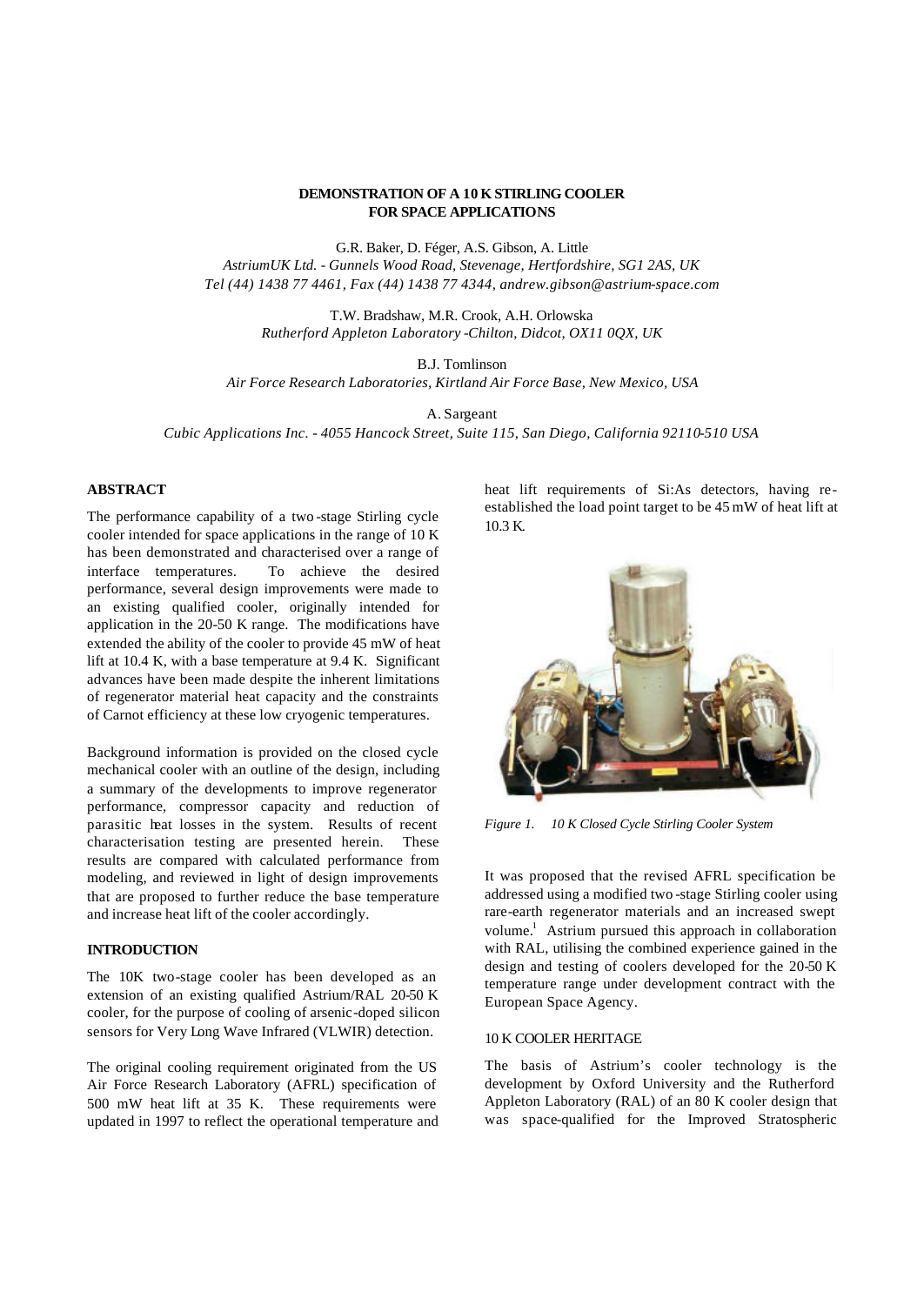Mesospheric Sounder (ISAMS) instrument. The 50-80 K Astrium cooler was derived directly from this 80 K cooler, with minimal design changes.<sup>2</sup> This technology was later carried over for use in the 20-50 K coolers with an enlarged compressor piston and two-stage displacer design being introduced, as described by Scull. $3$  The same design heritage for spring suspension, linear drive and clearance seals from these coolers has also been implemented, with only minor changes, in the 10 K two-stage Stirling cycle cooler.

#### REGENERATOR MATERIAL SELECTION

The primary design challenge of the regenerator is the restricted heat capacity of materials at low cryogenic temperatures. As the temperature falls, the density of the working gas passing through the regenerator increases, and the resulting heat flow into the regenerator increases accordingly. Unfortunately, the heat capacity of most conventional regenerator materials decreases along with temperature. The regenerator material selected must be porous with a high surface area to volume ratio, allowing for efficient gas flow and an effective exchange of heat.

Initial work to improve the 20-50 K cooler was focussed largely on selection of regenerator materials to optimise the regenerator performance.<sup>4</sup> Improvements in regenerators have been possible with use of specific materials that undergo magnetic transitions at sufficiently low temperature, with a large magnetic contribution to the specific heat below 20 K where more traditional materials become limited.

A trade-off of materials was performed early in the project, taking into account the associated thermal and fluidic performance. The trade-off resulted in the selection of specific rare-earth materials, over more traditional materials (including lead wire, lead-plated mesh, gold wire and stainless steel mesh). With the field narrowed to a few configurations involving rare-earth materials, these options were put through a qualification process with regard to their mechanical, thermal and chemical compatibility prior to direct comparison by means of test. Manufacturability, compatibility with launch vibration and temperature cycling effects were considered in the selection process. The regenerator material configuration was finalised following a series of tests performed to compare the final two candidate materials, as tested sequentially in the same 10 K prototype cooler.

#### DISPLACER OPTIMISATION

The other key design challenge presented is that of low Carnot coefficient of performance (COP) at low temperature. Note that the maximum COP achievable at 10 K is 3.4%. Therefore, considerable attention was taken in design of the displacer geometry. In order to obtain optimal cold-tip temperature. A design study was performed involving sensitivity analyses for geometric parameters of diameter and length of each cold stage, as well as varying stroke and phase parameters to optimise performance.<sup>5</sup> In addition, this study involved detailed modeling of pressure drops through each stage of the regenerator, with validation provided by test results from a prototype 10 K cooler. High frequency pressure sensors were incorporated in the prototype model to allow for measurement of pressure at each stage of the displacer, providing comparison with modeled results.

The limitation of Carnot COP is compounded by the typical efficiency that is achievable by mechanical means. As a result, compressor power input was expected to exceed 150 W. The design must be able to manage the heat dissipation from the compressors employed. Calculated COP values for the cooler are further discussed below in relation to test data obtained recently. Note that it was not necessary within the scope of work to fully optimise the compressor system, as the objective simply to demonstrate the capability of the cooler with new regenerator material and geometry.

## RESULTS OF PAST TESTING

Following prototype testing, the results of pressure drop analysis and compressor system redesign were implemented along with the modified regenerator geometry. This first prototype reached a 9.9 K base temperature in November 1998.

Following completion of the engineering model 10 K cooler, a program was carried out to determine basic sensitivity of the cooler to operation at various strokes, fill pressures (8-11 bar gauge) and frequencies (24-32 Hz). The paper by Baker (et al) $<sup>6</sup>$  provided an extensive account</sup> of the test program leading up to delivery of the coolers to AFRL. The cooler performance was proven during these tests, performed in 2000 at Astrium, to reach a base temperature of 9.4 K and to lift 45 mW at 10.4 K. All of the tests to this point were performed in a clean room laboratory, using convective cooling to maintain stable interface temperatures.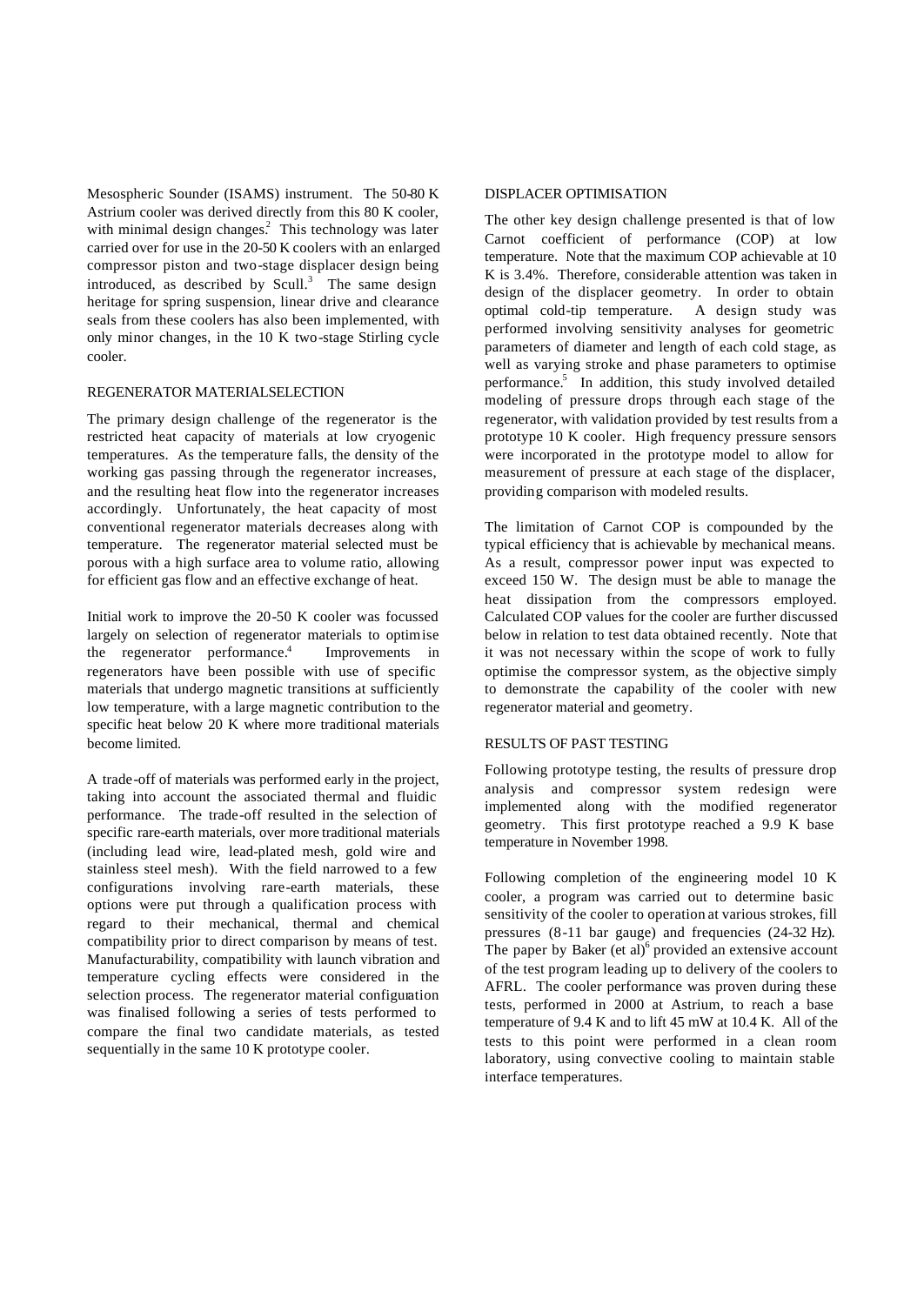#### **COOLER SYSTEM DESIGN OVERVIEW**

#### COOLER SYSTEM CONFIGURATION

A four-compressor system was selected to provide the cyclic variations of pressure to the single displacer mechanism. An increase in capacity was required to obtain adequate pressure swing, which was beyond the capability of a pair of standard 50-80 K compressors, used on the 20-50 K coolers. Refer to Figure 2. For reasons of cost, schedule and risk, the four-compressor approach was adopted, using the standard compressors, rather than to design a larger two-compressor.

The compressors are arranged in back-to-back pairs for vibration cancellation. A momentum balancer mechanism is fitted to the displacer, to minimise vibration at the coldtip interface. Heat exchange takes place in a displacer unit in which the working fluid is displaced through a heat exchange matrix. The compressor piston and the displacer are each driven sinusoidally in a fixed phase relationship by linear drive motors powered by an external electronics unit.



*Figure 2. Schematic of 10 K Cooler System showing 4 Compressors and Displacer in Centre (Top View)*

### MECHANICAL AND THERMAL DESIGN

Each mechanism (compressor, displacer) incorporates a shaft mounted on diaphragm springs. The mounting system is rigid radially, allowing only translational movement along the shaft. This is necessary since both the piston in the compressor and the heat exchanger in the displacer depend on close tolerance clearance seals. The compressors are based on the design of the standard Astrium 50-80 K compressors produced for, MOPITT<sup>7</sup>, ODIN, MIPAS, AATSR and INTEGRAL, with piston diameter scaled up by  $\sim 10\%$ . Note that the former two have been successfully launched into orbit, with the latter three scheduled for launch within the next year.

The displacer launch support tube was removed for final tests at Astrium and AFRL as no launch vibration requirements were specified. Note that the design is readily upgradeable to a flight configuration by means of a launch support tube similar to that used on the 20-50K cooler.



*Figure 3. 10 K Cooler Cold-Tip with Temperature Monitor*

The compressor and displacer are mounted in an aluminium frame for effective heat rejection by means of conduction.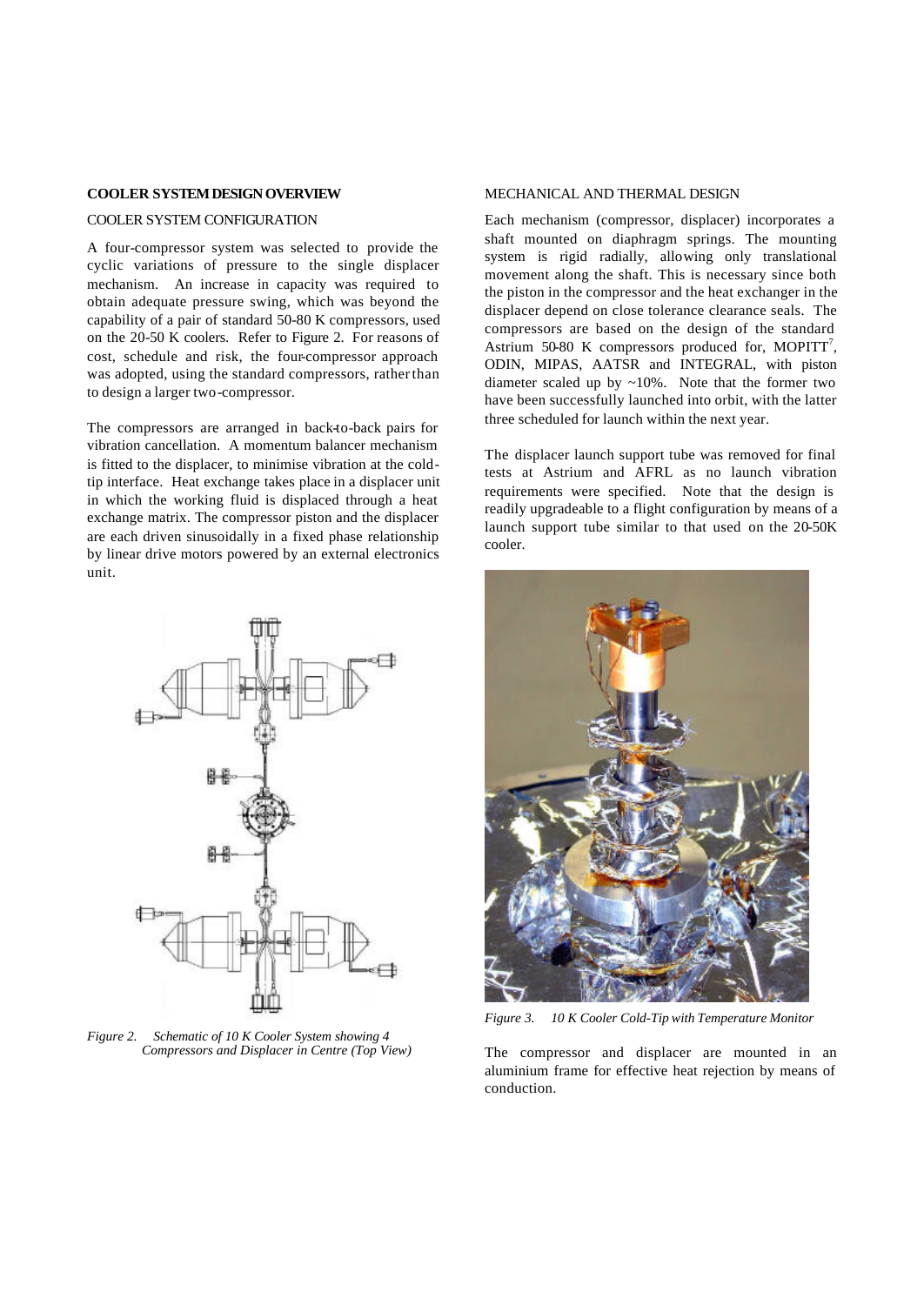# **THERMAL CHARACTERISATION TESTS**

Following delivery of the coolers to AFRL initial tests were performed to confirm acceptability of the coolers after transit. Following these functional tests, the cooler was tested in thermal vacuum after a considerable number of cryo-pumping cycles to remove cold-tip contamination. In total, over 4000 hours have been logged with the cooler system since delivery.

A series of thermal vacuum tests were performed with the cooler running inside a 36" vacuum chamber with cables and chiller lines passed in using feedthroughs. The cooler base plate was firmly situated on two 9" round copper cold-plates with support struts. The chiller line ran through both the plates on continuous basis to maintain a steady interface temperature. The interface temperature was calculated as the average temperature of the two compressor support flanges.

## HEAT LIFT PERFORMANCE VS. TEMPERATURE

A series of tests were performed at AFRL to assess the thermal sensitivity of the cooler. Interface temperatures were varied over the range from 275 K to 295 K, while maintaining constant compressor and displacer stroke, constant drive frequency and phase. The four compressors were operated near to the maximum rated amplitude (~96% of maximum swept volume). The results of the testing were entirely consistent with past measurements performed at Astrium, indicating that the performance was repeatable.



*Figure 4. Cold-Tip Temperature vs. Heat Load at Various Interface Temperatures* 

In what would initially seem to be a counter-intuitive trend, the lowest cold-tip temperature was achieved at the highest interface temperature. However, noting that the test was performed at constant stroke, the increase in cold-tip temperature for a drop of 20 K at the interface is accompanied by a significant decrease in input power (~27% reduction at 275 K). This clearly demonstrates that the cooler is limited in stroke at lower interface temperatures.

The Carnot COP has been calculated including the electrical  $I^2R$  losses included in the input power term, as this is likely to be the figure of merit of interest to most users. It is noted that the COP, in the range of 10 K, is considerably higher at the higher interface temperature, indicating that there is actually room to increase the interface temperature further and reach a lower base temperature with higher input power. Also note that AFRL have yet to perform optimisation tests that could yield further minor performance improvements.



*Figure 5. Coefficient of Performance at Constant Stroke (based on heat lift divided by electrical input power)*

## COMPARISON WITH MODELED RESULTS

The modeling of the 10 K cooler was based on RAL's thermodynamic model of the two-stage cooler, which had been developed in detail elsewhere<sup>8</sup>. A comparison of the modeled and measured data is shown below.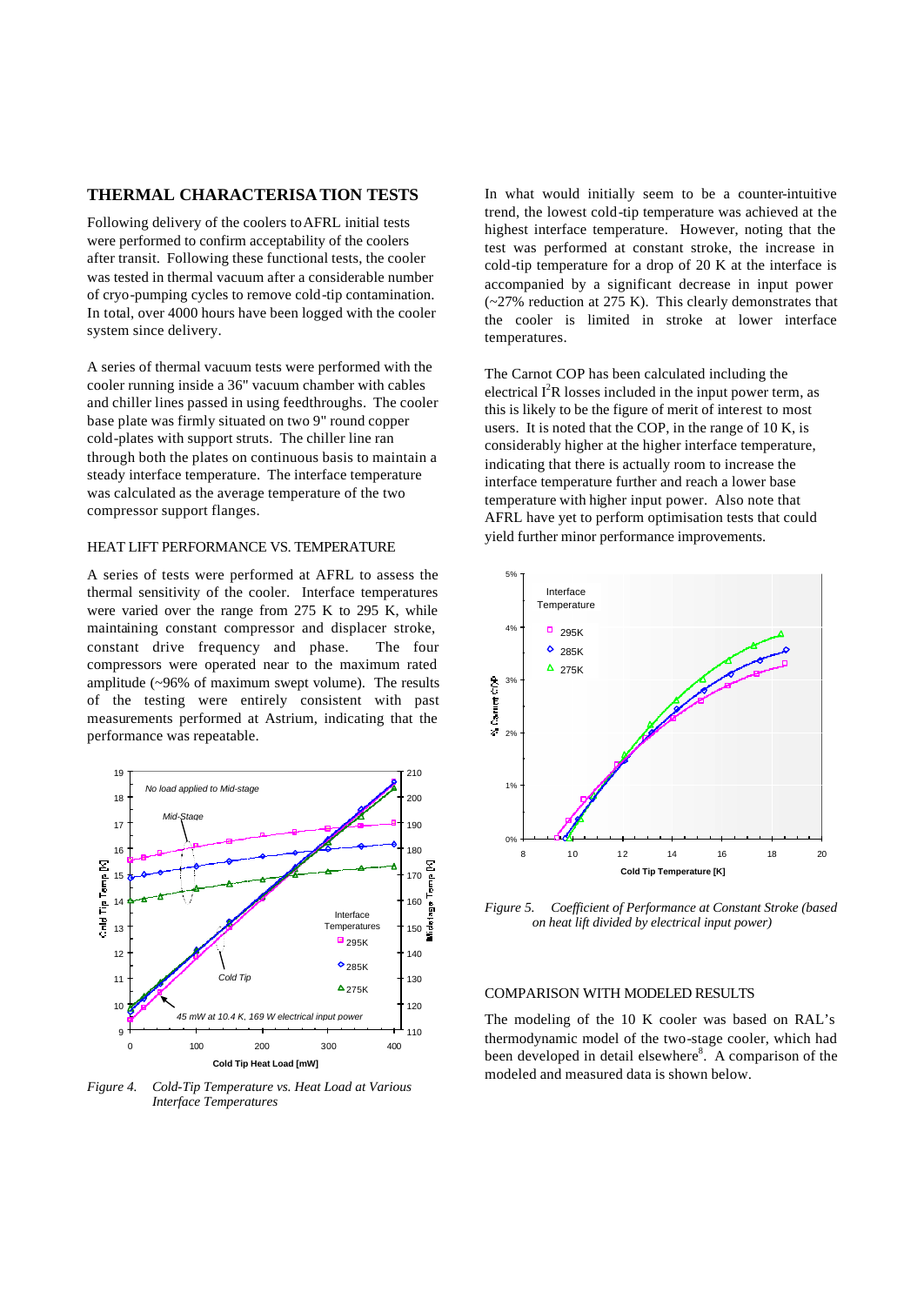

*Figure 6. Comparison of Results with Model*

It is noted that the agreement between the predicted and measured data is reasonable at the lowest temperatures, but there is an increasing overestimate in the modeled data as the temperature rises. Several factors conspire to cause this discrepancy:

- The model is known to consistently underestimate the pressure drop through the regenerator. This is being addressed with the use of empirical data but it is clearly an area in which the performance of the cooler could be improved.
- The model predicted a lower mid-stage temperature than achieved. This difference is greatest for the higher heat lifts and would clearly have an impact on all the calculated losses.
- As the model first computes the gross cooling power, adjusts this for the predicted pressure drop, then determines the losses, relatively small errors in any of these calculations can cause a much larger error in the net cooling predicted.

The model and data imply that the pressure drops inside the machine limit the heat lift of the cooler. The fact that the best performances have been achieved at the highest heat rejection temperature is an indication that the pressure swing in the cooler needs to be increased, to improve the base temperature and increase heat lift accordingly. In fact, the increase observed in heat lift and reduction in base temperature gained by using four compressors are critical, but improvements to the design that reduce pressure drop could give similar gains without the necessity for high input powers. The lower heat lift at reduced interface temperature may also be related to lower mean fill pressure, implying that it may be diligent to optimise fill pressure according to the anticipated temperature conditions.

The base temperature is still limited by the regenerator material. Further optimisation of the regenerator structure could yield significant heat lift improvements, while there are many potential regenerator materials that should improve the base temperature. This may be achieved by implementing a regenerator mesh, which is less dense.

Agreement with mid-stage temperature prediction may be increased by improving heat rejection at the displacer, by improving the thermal path by means of material changes or by addition of heat straps.

#### **CONCLUSIONS**

Testing at AFRL has confirmed the capability of the cooler to provide 45 mW cooling at 10.4 K while operating in a vacuum environment, consistent with past test results performed in the laboratory at Astrium. This performance result has come extremely close to the target cold-tip temperature of 10.3 K for this heat load.

Characterisation of the 10 K cooler over a range of interface temperatures indicated that the cold-tip is capable of further improvement in performance, given a greater pressure swing. The coefficient of performance calculated near the base temperature has been shown to be higher at higher interface temperatures. This is consistent with proposals to implement a compressor system with increased capacity to further improve performance.

The comparison of measure d and modeled data also showed room for improvement, with results deviating from the model at higher cold-tip temperatures. As the model underestimated pressure drops, this indicates that the regenerator design can be improved. The model did, however, predict performance quite accurately in the range of 10 K.

In summary, several improvements including compressor capacity, regenerator modifications and displacer heat rejection properties appear to be feasible methods to extend the success of the design to reach lower temperatures and increased heat lift, with emphasis on improved machine efficiency.

## **ACKNOWLEDGMENTS**

The authors would like to recognise the contributions of all manufacturing, test and engineering support personnel from Astrium, RAL and AFRL who contributed to this effort.